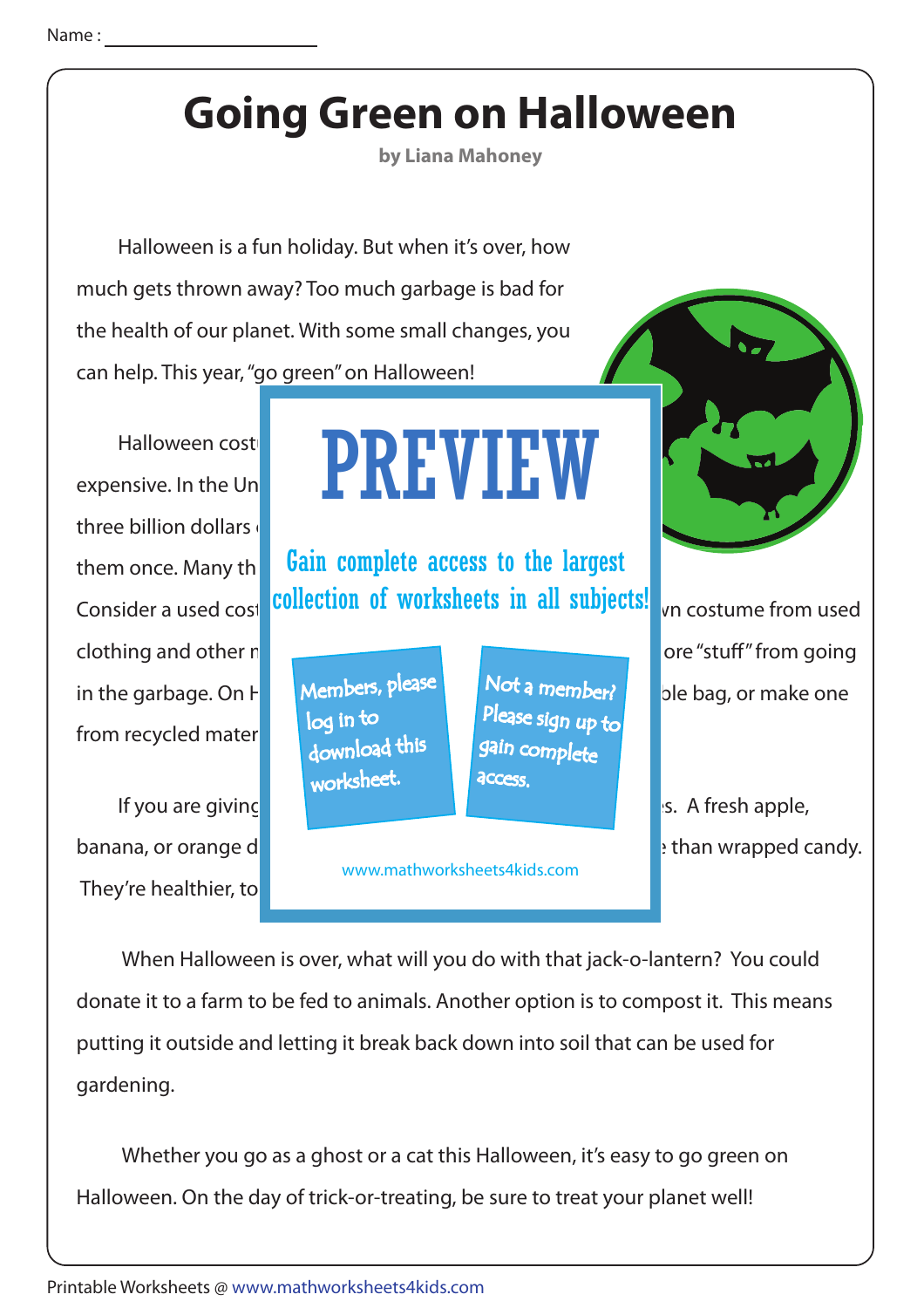| 1) | <b>Going Green on Halloween</b><br>What is the central message of this text? |                                                             |                                                                |                    |  |  |
|----|------------------------------------------------------------------------------|-------------------------------------------------------------|----------------------------------------------------------------|--------------------|--|--|
| 2) | Write evidences or reasons to support the points.                            |                                                             |                                                                |                    |  |  |
|    | Point:                                                                       |                                                             |                                                                | in to support them |  |  |
|    | Halloween cos                                                                |                                                             | <b>PREVIEW</b>                                                 |                    |  |  |
|    | Costumes fror<br>clothing are the                                            |                                                             | Gain complete access to the largest                            |                    |  |  |
|    | best treat.                                                                  |                                                             | Fresh fruits an collection of worksheets in all subjects!      |                    |  |  |
| 3) | What can you de                                                              | Members, please<br>log in to<br>download this<br>worksheet. | Not a member?<br>Please sign up to<br>gain complete<br>access. |                    |  |  |
|    |                                                                              |                                                             |                                                                |                    |  |  |
| 4) | Why is the write                                                             |                                                             | www.mathworksheets4kids.com                                    | ently celebrated?  |  |  |
|    |                                                                              |                                                             |                                                                |                    |  |  |
|    |                                                                              |                                                             |                                                                |                    |  |  |
| 5) |                                                                              | Explain the meanings in your own words.                     |                                                                |                    |  |  |
|    | recycle                                                                      |                                                             |                                                                |                    |  |  |
|    | reusable                                                                     |                                                             |                                                                |                    |  |  |